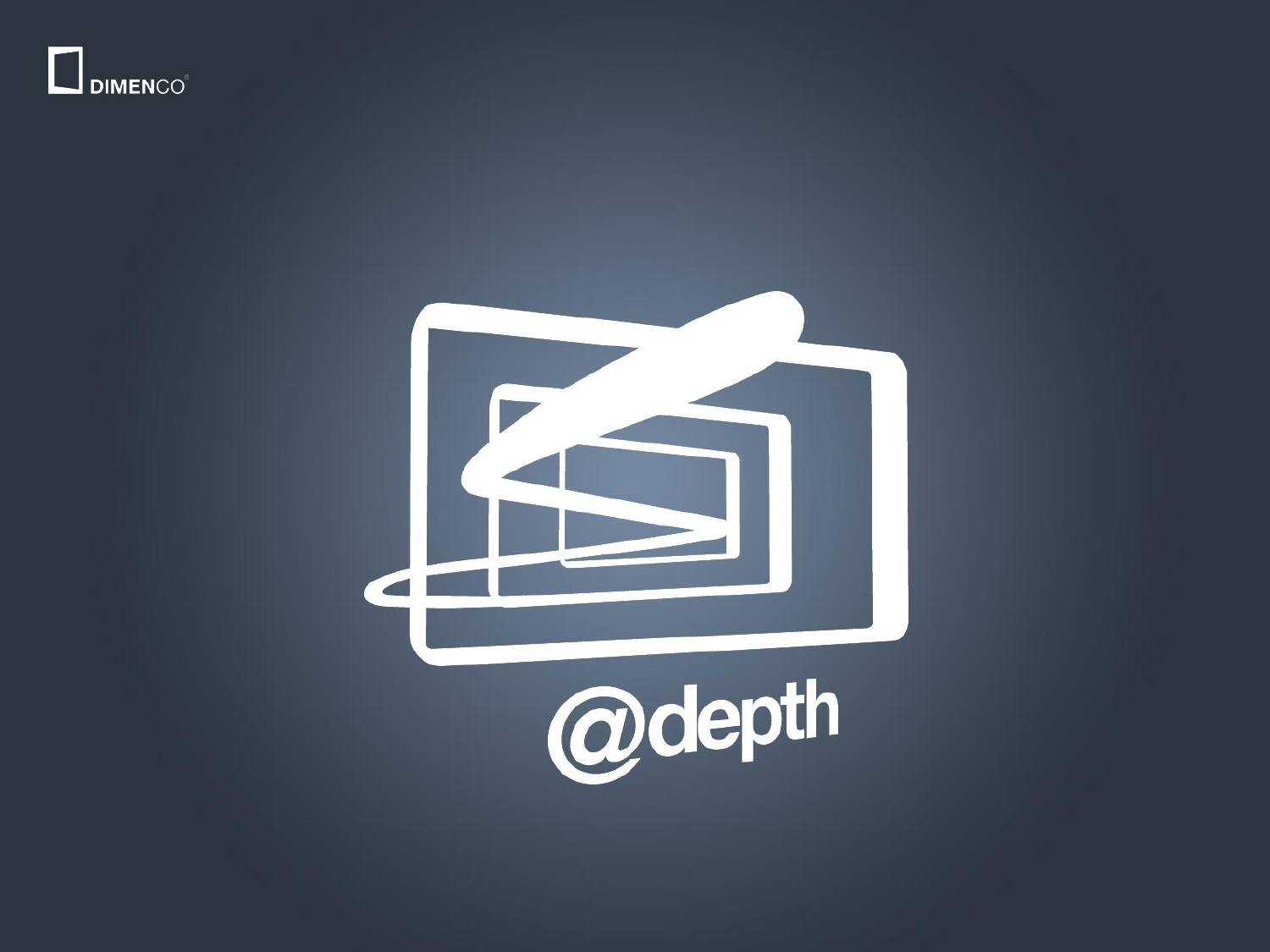

## CREATE YOUR THIRD DIMENSION

@depth is the tool to empower content creators and post-production companies cost-effective (semiautomatic) and high quality offline conversion of existing 2D video content to any 3D content format that the user requires.

Also @depth is the perfect tool to edit 3D stereocontent. It calculates fully-automated the depth information from high-definition stereo content, using the disparity between the left and right image.

This gives the user the ability to compose shots, edit the amount of depth per frame and finishing for different targets.



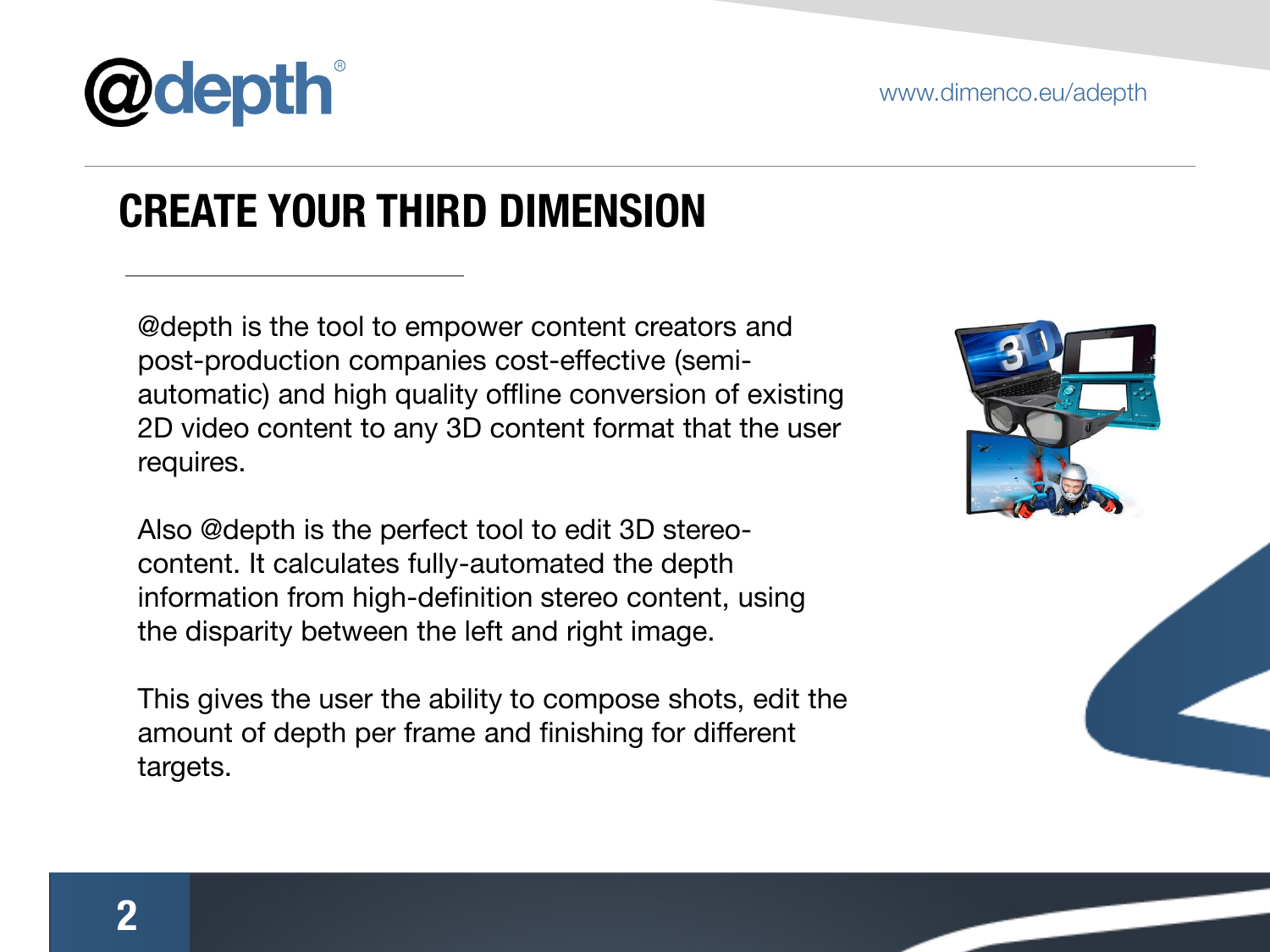

## CREATE THE ULTIMATE 3D EXPERIENCE

So what can @depth do for you?

- o 2D to 3D conversion (page 4/5)
- o Depth Map Creation Service (page 6)
- o 3D editing (page 7/8)
- o Stereo to 2D+Z (page 9)

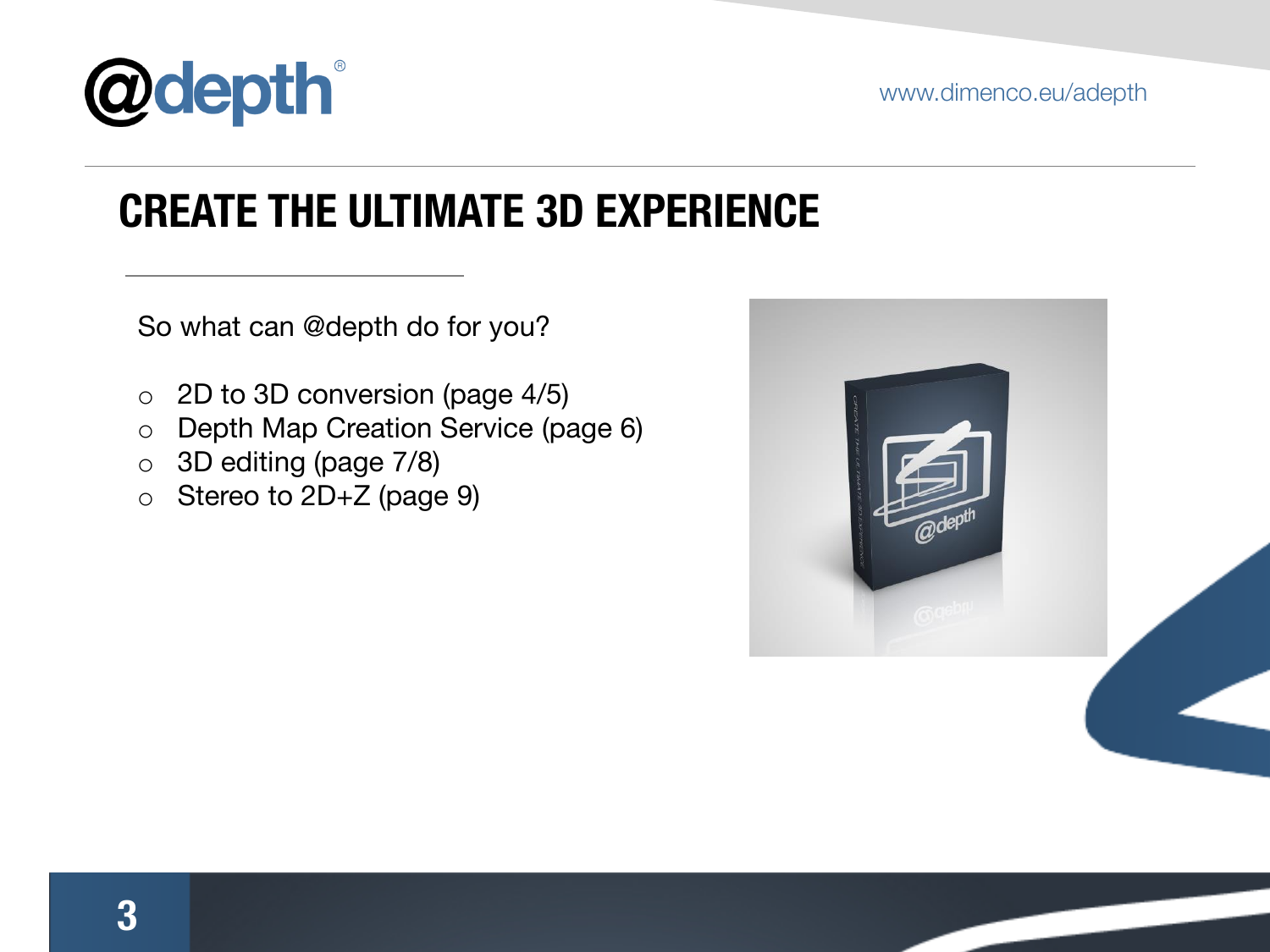

### $2D - 3D$

@depth, developed by Dimenco B.V. and based on Philips and Dolby technology, empowers content creators and post-production companies to convert 2D video content to high quality 3D content in all formats in a cost-effective (semi-automatic) way.

An operator can manually indicate depth information to key-frames. The software uses these to automatically calculate the depth information for each of the image frames of the remaining part of that scene.

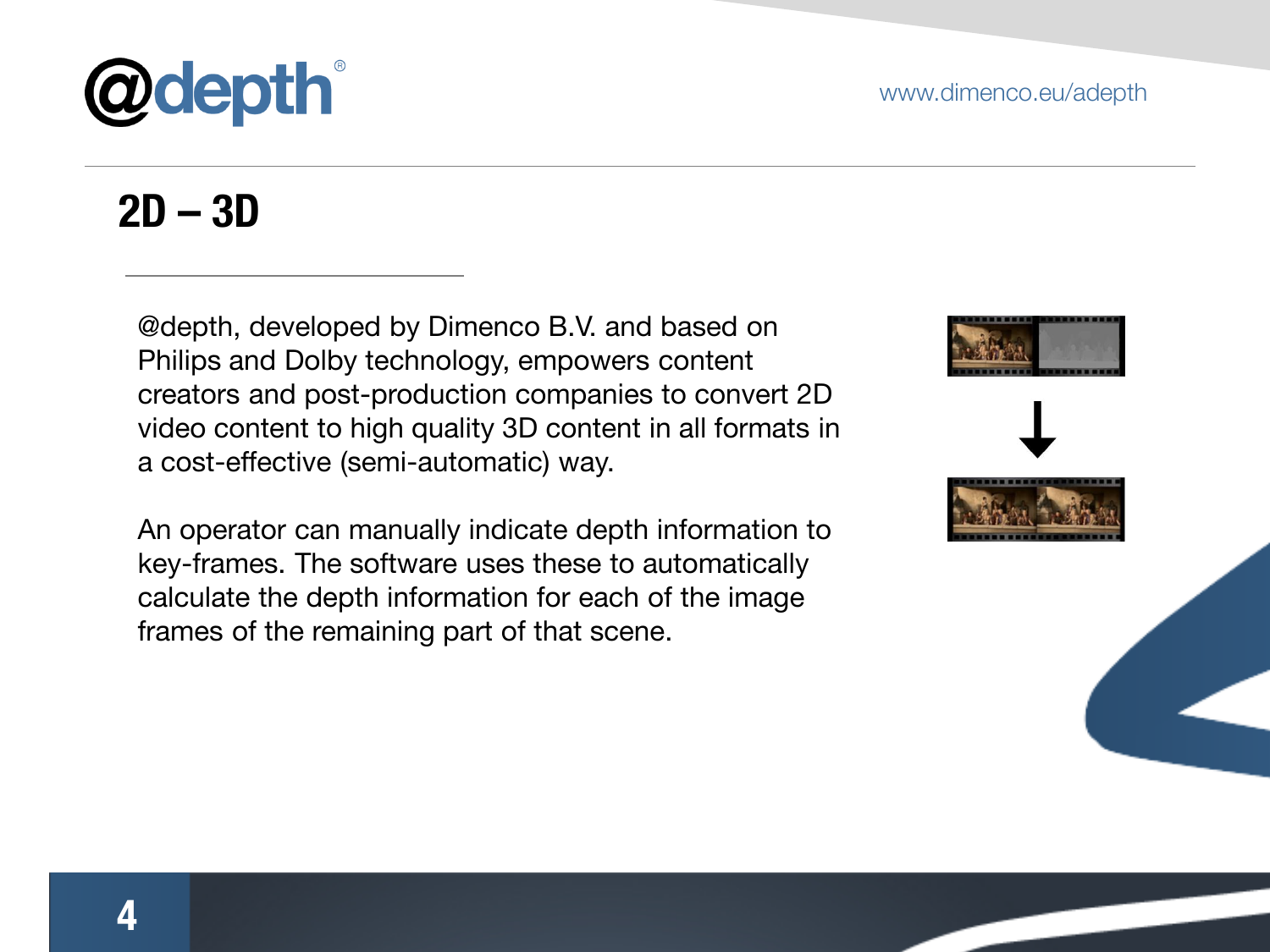

## $2D - 3D$

Convert your 2D into 3D in less time and money. Choose your key frames, create or order depth maps and let the algorithm do the trick. Choose your own quality by creating more depth maps and give the algorithm more information to render with. Create 3D from \$500 - \$4000 a minute.

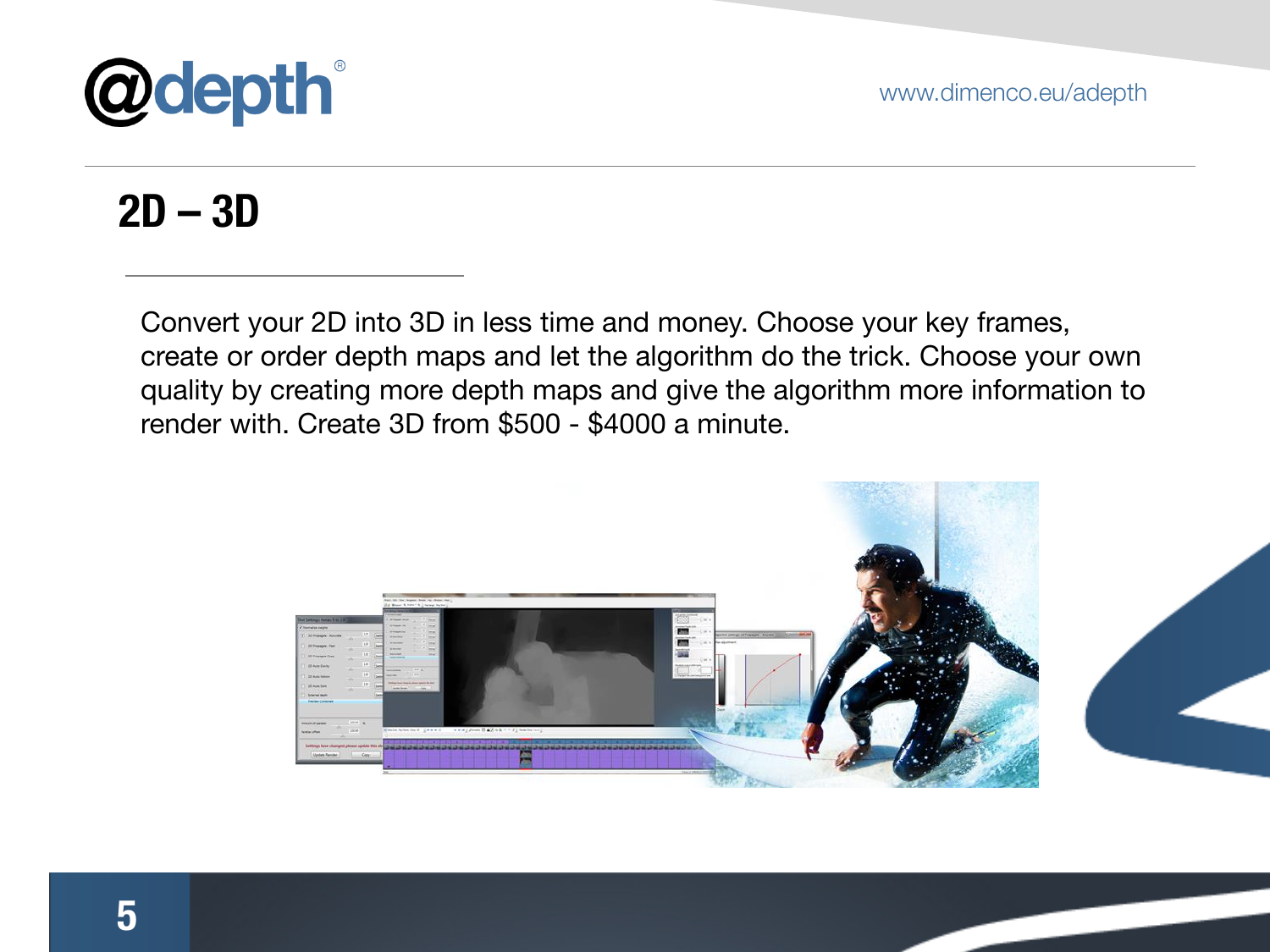

# Depth Map Creation Service (DMCS)

Order depth maps for a stunning \$5.- each!

As the smart algorithm of @depth generates depth maps from the input of annotated depth maps, @depth has a DMCS build into the software.

Upload your key frames and order the matching depth maps for only \$5.-! Import the depth maps and create your 3D without doing all the work of creating depth maps.

Off course 3D artists can input their own created depth maps and can adjust the generated depth maps via @depth.

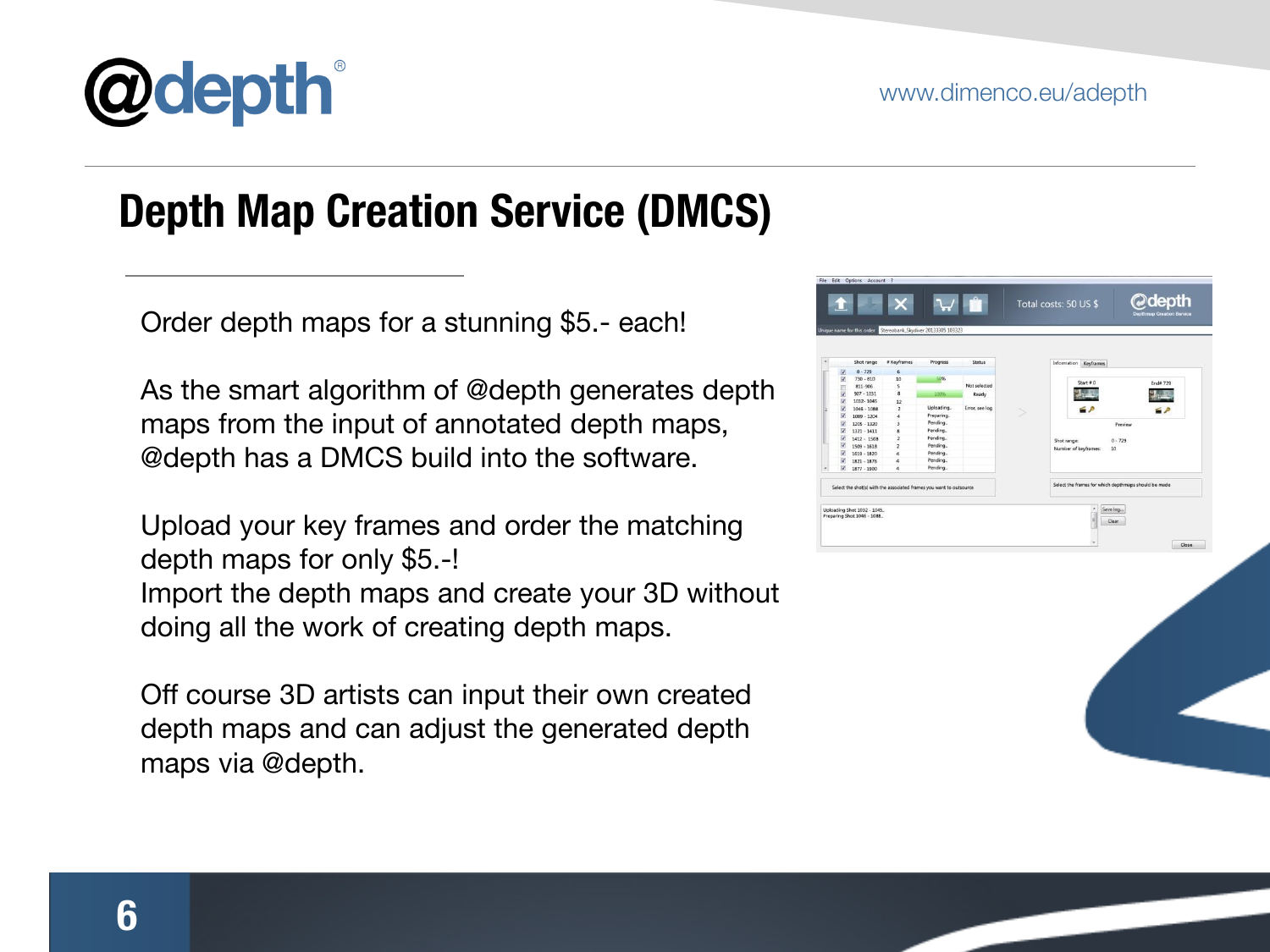



## 3D editing



Next to converting 2D content, @depth is the perfect tool to edit 3D stereo-content. It calculates the depth information from high-definition stereo content fully-automated, using the disparity between the left and right image. This gives the user the ability to compose shots, edit the amount of depth per frame and finishing for different targets.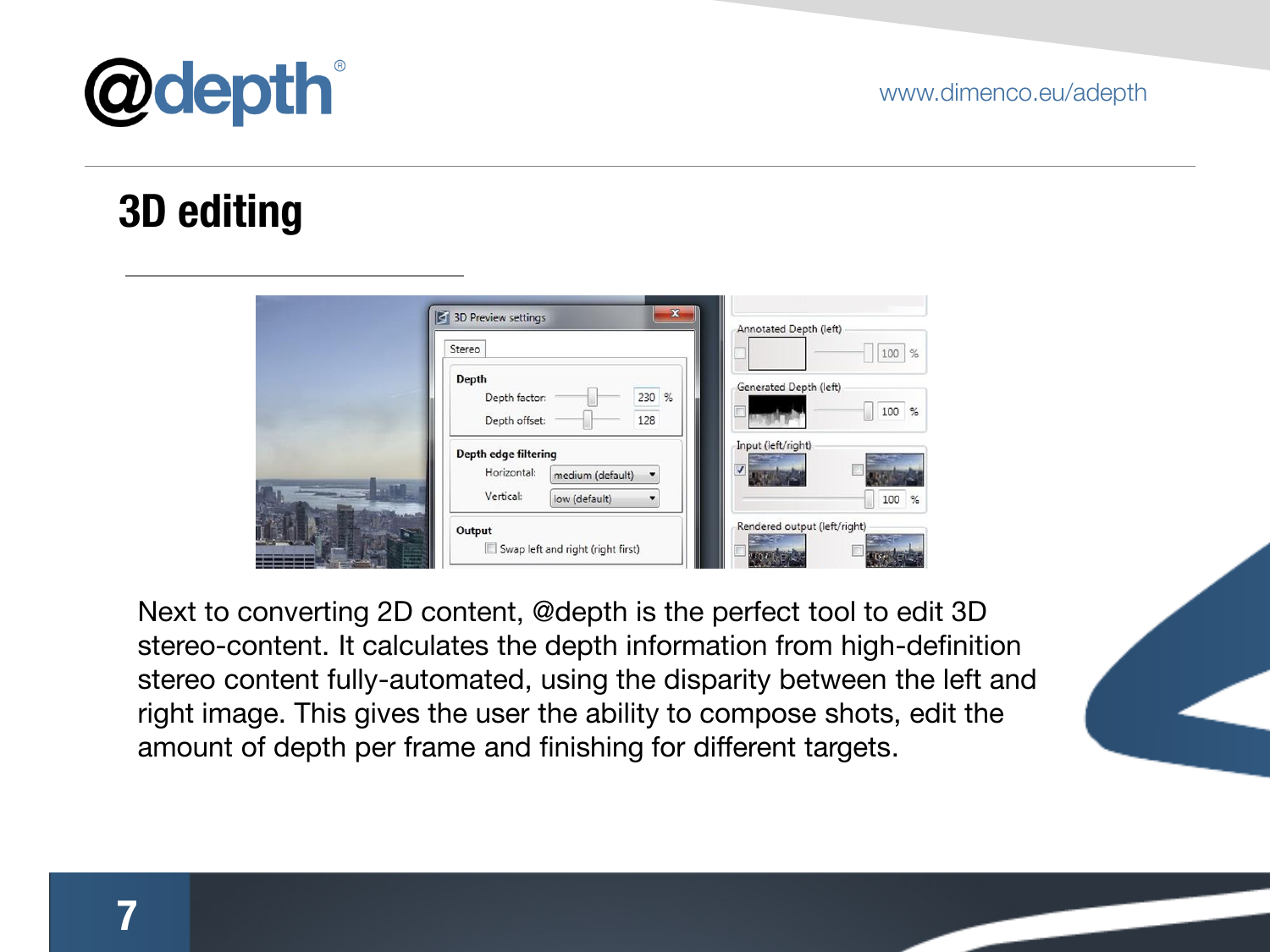#### www.dimenco.eu/adepth

## 3D editing

Do you want to tune your footage shot in 3D?

No problem! With @depth you can adjust your depth and parallax as easy as it can get and on the fly!

Do you have a problem with the footage shot in 3D on one of the lenses?

With @depth you can make a new left with your right lens footage. Don't go back to the set and shoot your scene all over again. Finally you have control over your budget again!



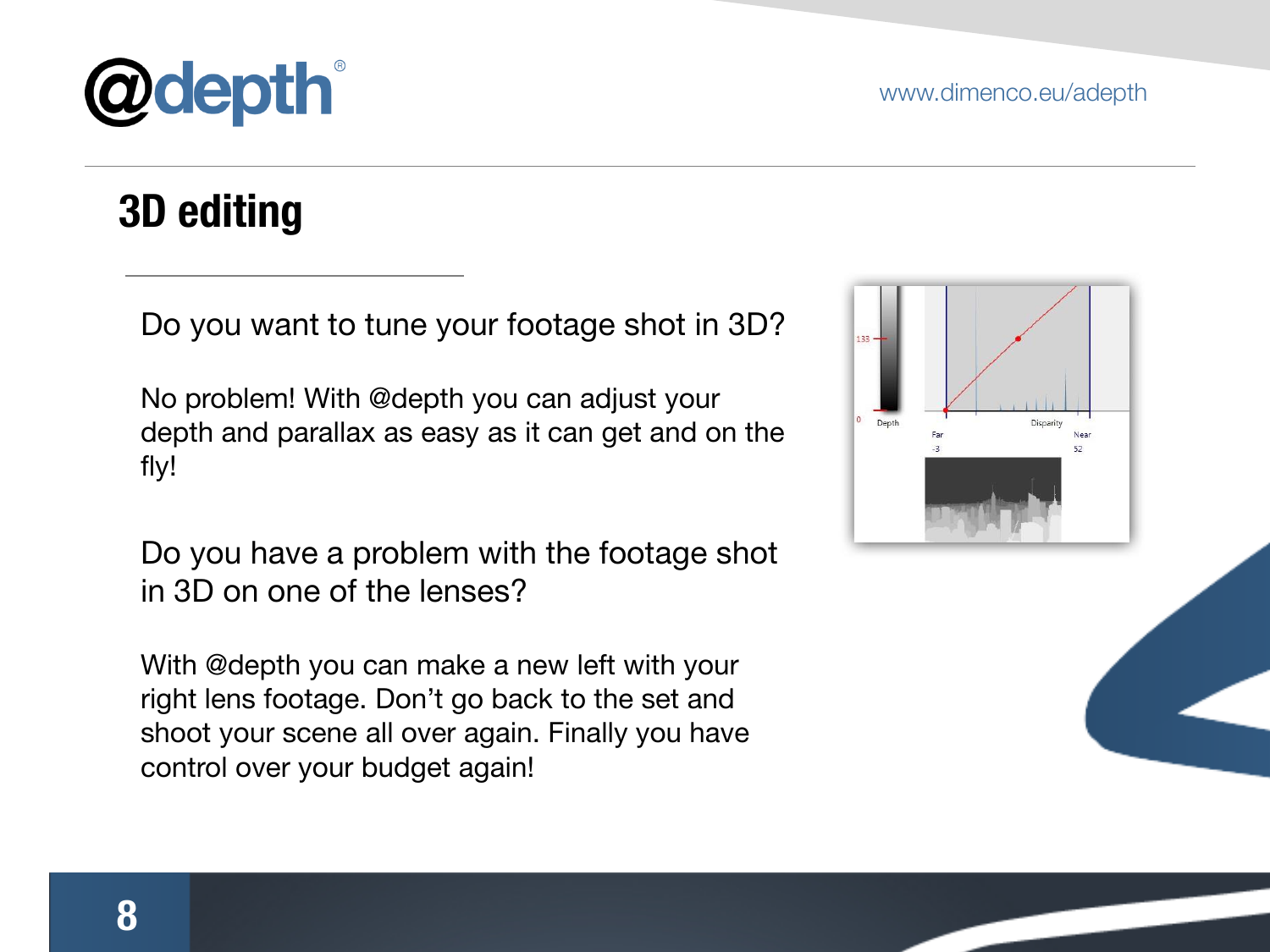

### Stereo – 2D+Z

Easy and quick conversion to any autostereoscopic display. Stereo content is used to fully-automatically generate depth-maps to render out to any auto-stereoscopic display (n-view) that you would like to use.

Experience 3D without glasses in no time!

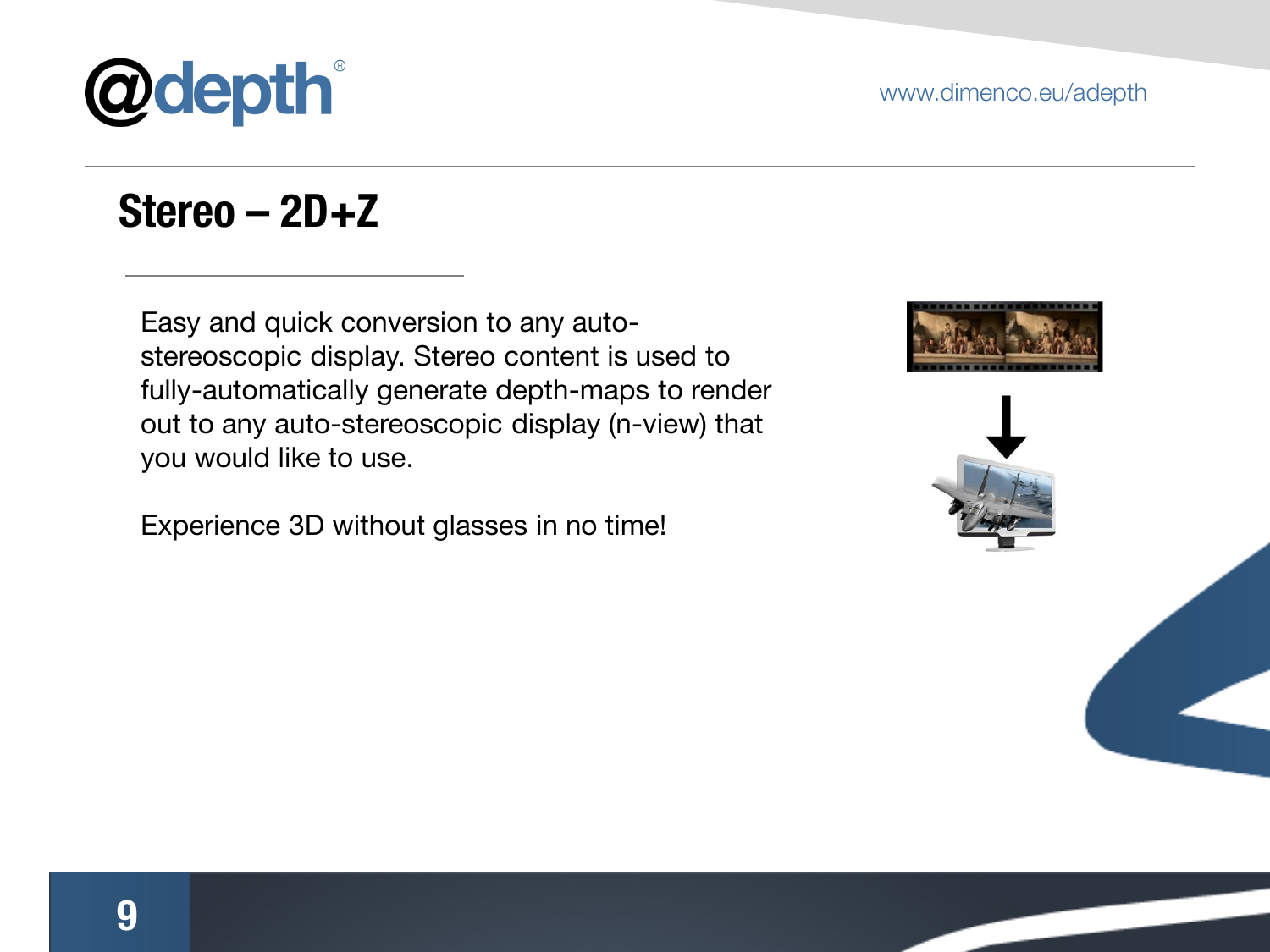

www.dimenco.eu/adepth

### Wanna give it a shot?

Get the free 30 days trial of @depth on our website and experience the software yourself!

We are more than happy giving you an online training anytime.



10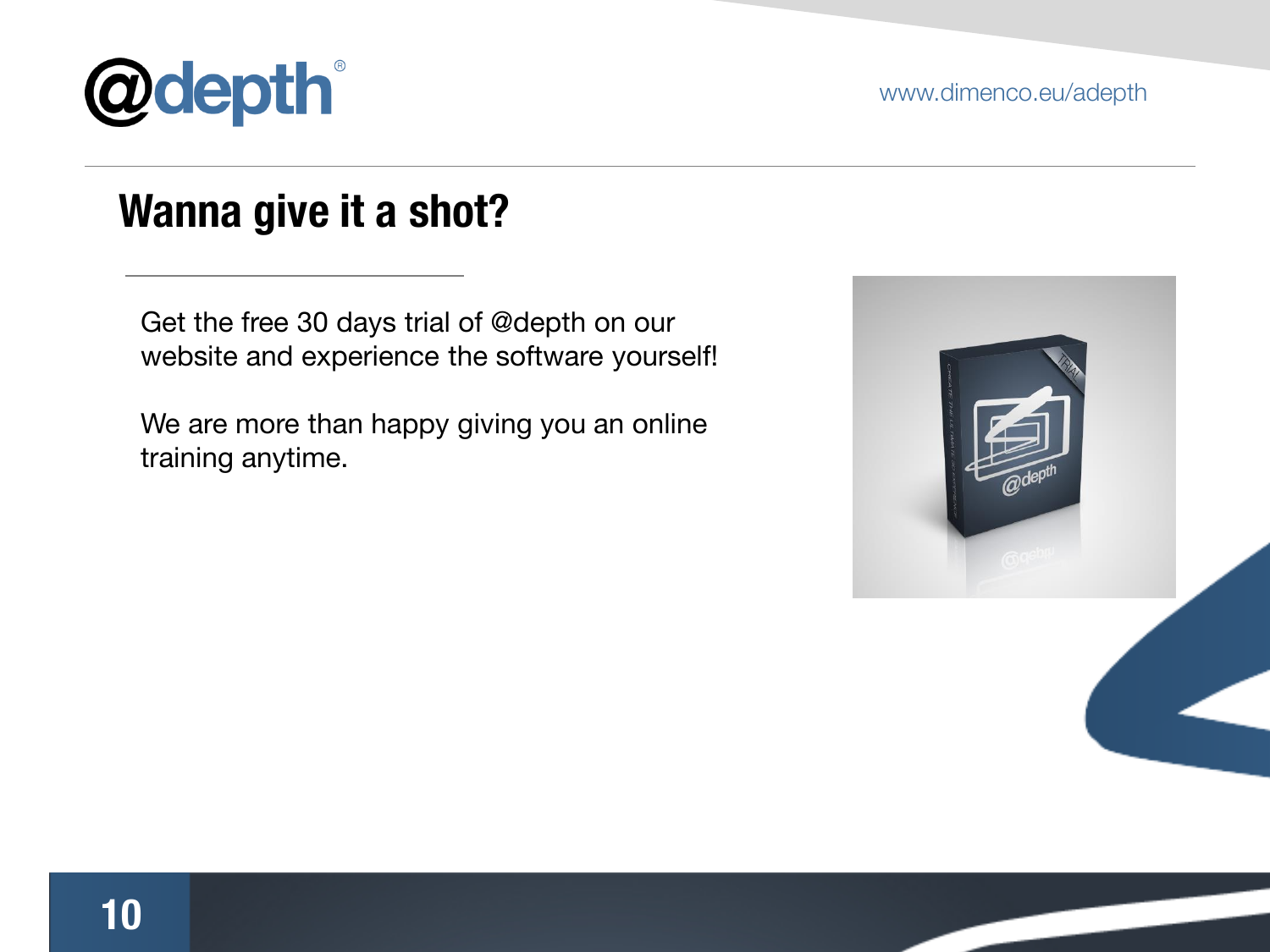

www.dimenco.eu/adepth

11

### **Contact**

Dimenco @depth De Run 4281 5503LM Veldhoven The Netherlands

- Mail: maarten@dimenco.eu
- Phone: +31 40 401 1978
- Web: <http://www.dimenco.eu/adepth>